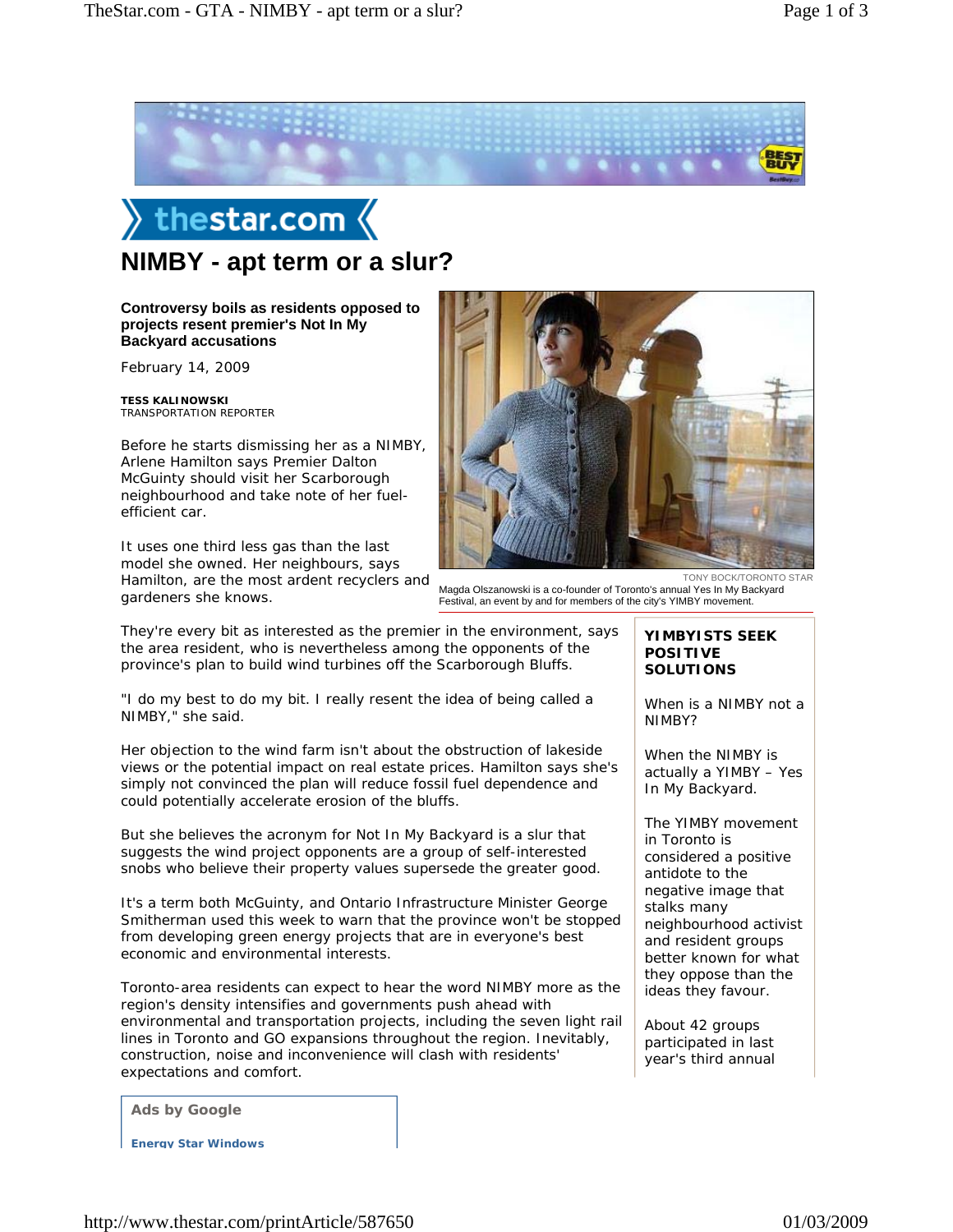Sometimes it's an apt term.

But sometimes it's tough to sort the NIMBYs from rational opponents to bad ideas, admits Toronto's former chief planner Paul Bedford, who sits on the Metrolinx board. "Many NIMBY folks I have run into seem possessed with their cause regardless of any new facts that surface during the course of the debate. They have a mission and seem to cling to it, and often are not able to seek a consensus position," he said. Opposition tends to be local rather than big-picture, which often leads to inertia, he said.

"This is also why politicians find it very hard to go against their constituents and why in the end not much happens," said Bedford. "It is rare for politicians to grab the bull by the horns and do what may be very tough politically."

Since 1975, when Ontario introduced its planning act, the environmental assessment process has provided the public with reassurances about the projects they fear may affect their health, safety or the environment, says Ryerson University professor Ronald Pushchak, an expert in public participation in urban planning.

Now politicians are arguing there's no time left to stave off environmental and economic disaster.

The result, says Pushchak, is an expedited environmental assessment process for transit projects that will see them pushed through in six months – and soon, a new Green Energy Act that could limit opposition to all sorts of wind, solar and other projects yet to be defined.

"Government needs to earn the trust of its citizens and it doesn't do a good job of that when it accuses them of being NIMBYists, when it hasn't taken the time to address their fears and their perceptions," says Pushchak.

"It's clearly a tactic to make us appear less respectable," says Weston Community Coalition chair Mike Sullivan, whose group objects to the expansion of the Georgetown rail corridor and the proposed air-rail link because of the potential pollution from hundreds of diesel trains running through the neighbourhood every day.

# **NIMBYISM IN TORONTO**

*Initiatives where the opposition to a project has been accused of Not In My Backyard-ism:*

# **BIKE LANES**

**The NIMBY issue**: Store owners along Annette St., between Runnymede Rd. and Jane St. complained that adding bike lanes would mean less parking in a business area already short of spaces. Similar battles have been fought elsewhere.

**Why it matters**: The city's bike plan calls for 1,000 kilometres of bikeways, including 495 kilometres of bike lanes, by 2012. The plan would put all residents within a five-minute ride of the network.

# **ST. CLAIR STREETCAR**

YIMBY Festival at the Gladstone Hotel.

Among them were the Weston Community Coalition, best known for its opposition to the impact of the proposed Georgetown rail expansion to the airport from Union Station, and the Toronto Cyclists Union, which pushes for more street space to be assigned to twowheeled vehicles.

The YIMBY Festival was the offshoot of community activism around the development plans in the Queen West Triangle, according to the event's producer, Magda Olszanowski, who founded the festival, along with the hotel's president, Christina Zeidler, and the local residents group called Active 18.

"Usually people meet under tense circumstances. We wanted to bring a day of discussion, strategies ... into a positive environment," Olszanowski said.

The fourth annual festival takes place in the fall.

*— Tess Kalinowski*